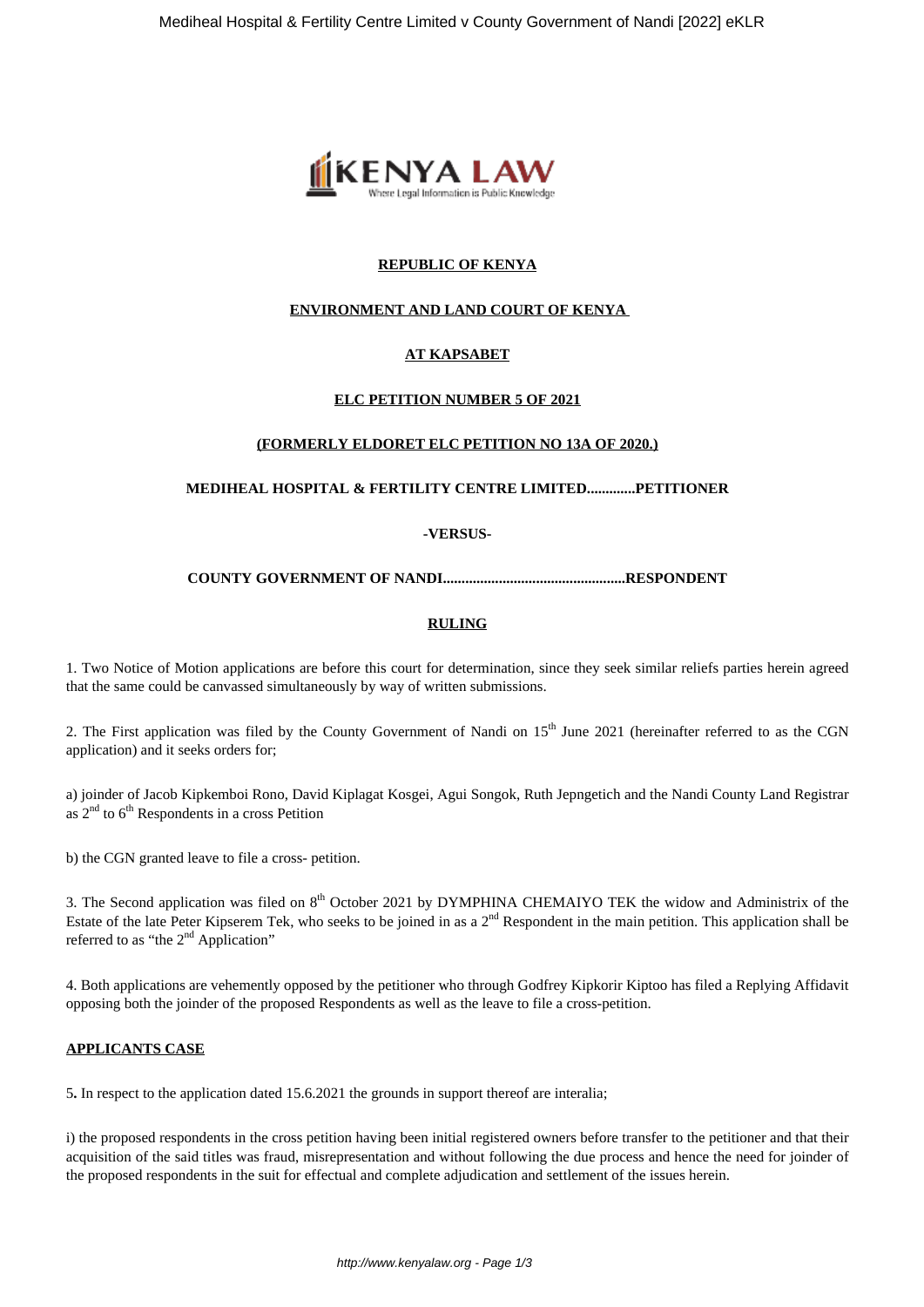ii) that the proposed cross petition seeks to plead the illegalities tainting the title issued to the proposed respondents in the first instance before the transfer to the Petitioner and ensure that all issues are pleaded.

6.in respect of the application dated 8.10.2021 it is grounded on grounds that the proposed respondent **DYMPHINIA CHEMAIYO TEK** is the Administrix of the estate of the late PETER KIPSEREM TEK who was the registered owner of NANDI/KAPSABET/292 and that since the said property is being litigated on the proposed respondent ought to be made a party.

## **RESPONDENTS CASE**

7. It is the Respondents case that the proposed respondents in the cross petitions having sold the property to the petitioner no longer have and any interest in the suit properties and that their joinder is thus meant to delay the Petition which petition challenges an advert by the CGN which had threatened to repossess illegally acquired parcels including the parcels belonging to the petitioner.

**8** That having no interest in the suit properties the proposed respondents there is no cause of action against them.

**9**. In opposition to the 2nd application the Respondent reiterates that the property did not belong to PETER KIPSEREM TEK and that the National Land Commission together with the CGN had issued their no objection letter before the property was purchased by the Petitioner.

**10.**That they are no relief sought against the Applicant in the main petition and therefore cannot be joined as a respondent in the petition.

## **ANALYSIS AND DETERMINATION.**

11.The principles of joinder of a party were well enumerated in the decision in **Meme vs Republic [2004]1 124,** which principles are;

**a) joinder of a person because his presence will result in the complete settlement of all questions involved in the proceedings**

#### **b) joinder to provide a protection of a party who would otherwise be adversely affected in law**

## **c) joinder to prevent a likely course of proliferated litigation.**

12. The Application dated 15.6.2021 seeks joinder of 5 Respondents in a cross petition so because their presence in the suit shall complete the settlement of all questions and avoid proliferated litigation, whilst the application dated 8.10.2021 seems to based on the ground that the joinder of a party likely to be adversely affected in law.

13. A look at the draft cross petition by the CGN the same seeks declaratory orders against the proposed respondents and pleads specific actions against them. it would thus be prudent to allow the CGN to file the cross petition and a joinder of the respondents in the cross petition.

14 With regard to the application by Dymphia, no reliefs have been sought against her or her late husband in the main petition thus her application to be joined as a respondent yet she has not been sued is misconceived. As was held in **CAROL CONSTRUCTION ENGINEERS LTD V NAOMI CHEPKORIR LANGAT [2019) eKLR** wherein the court in dismissing a similar application observed the hardship that would be rendered to the plaintiff thus;

*"it will be wrong for this court to impose upon the plaintiff some persons as defendants when in fact the plaintiff has no issue with such persons."*

15. But since Dymphia has shown an interest in **Nandi/Kapsabet Municipality /292** the Court allows her joinder not as a respondent but as an interested party. Accordingly leave is granted to the County Government of Nandi to file a cross petition and